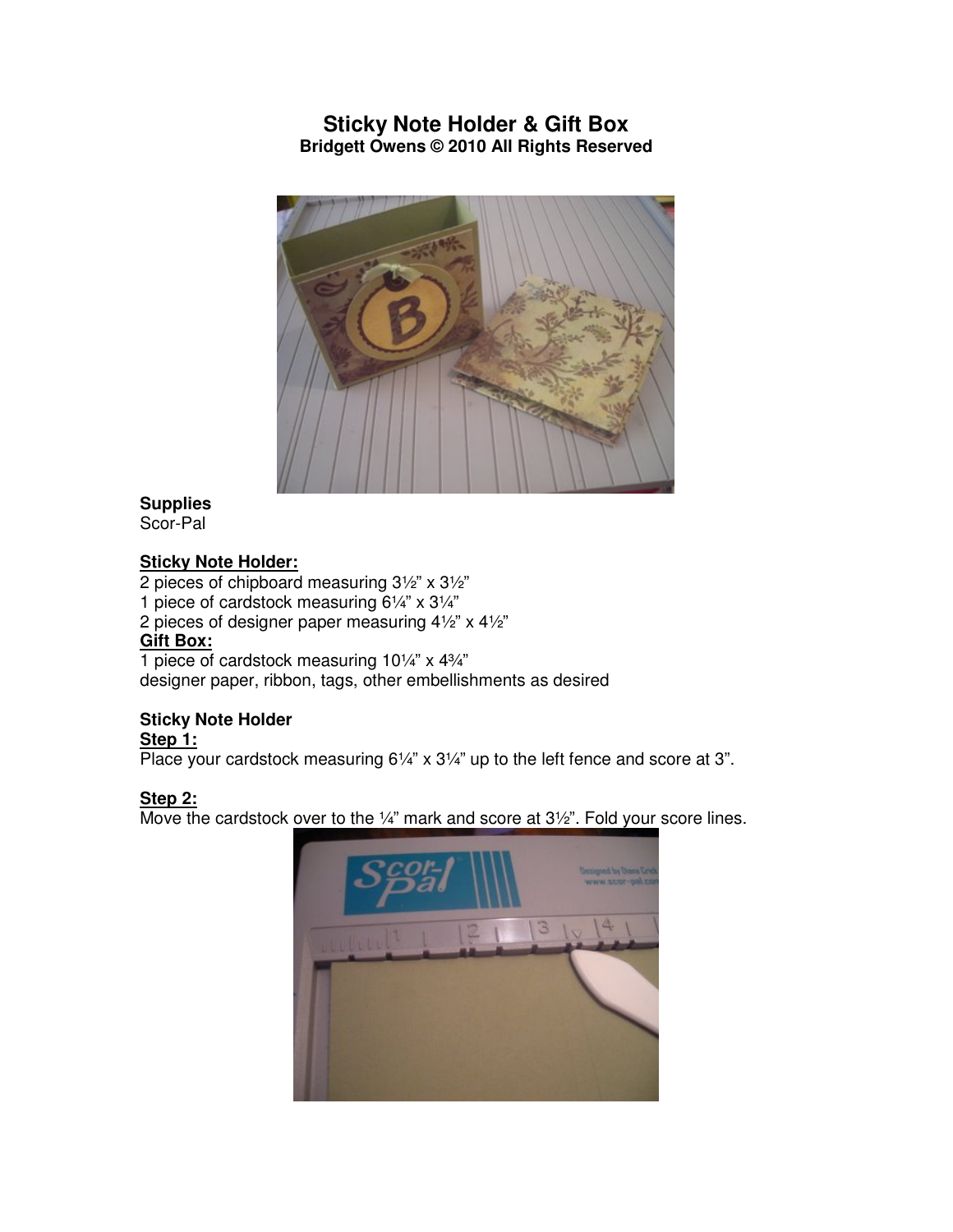#### **Step 3:**

Apply adhesive to the chipboard then place your chipboard square on a piece of your designer paper. Miter the corners and secure the flaps down. Do the same for the other chipboard square.



## **Step 4:**

Apply adhesive to your cardstock up to the first score line then center onto the chipboard square. Repeat this process for the other chipboard cover.





# **Step 5:**

Add your sticky notes. Embellish the outside however you would like.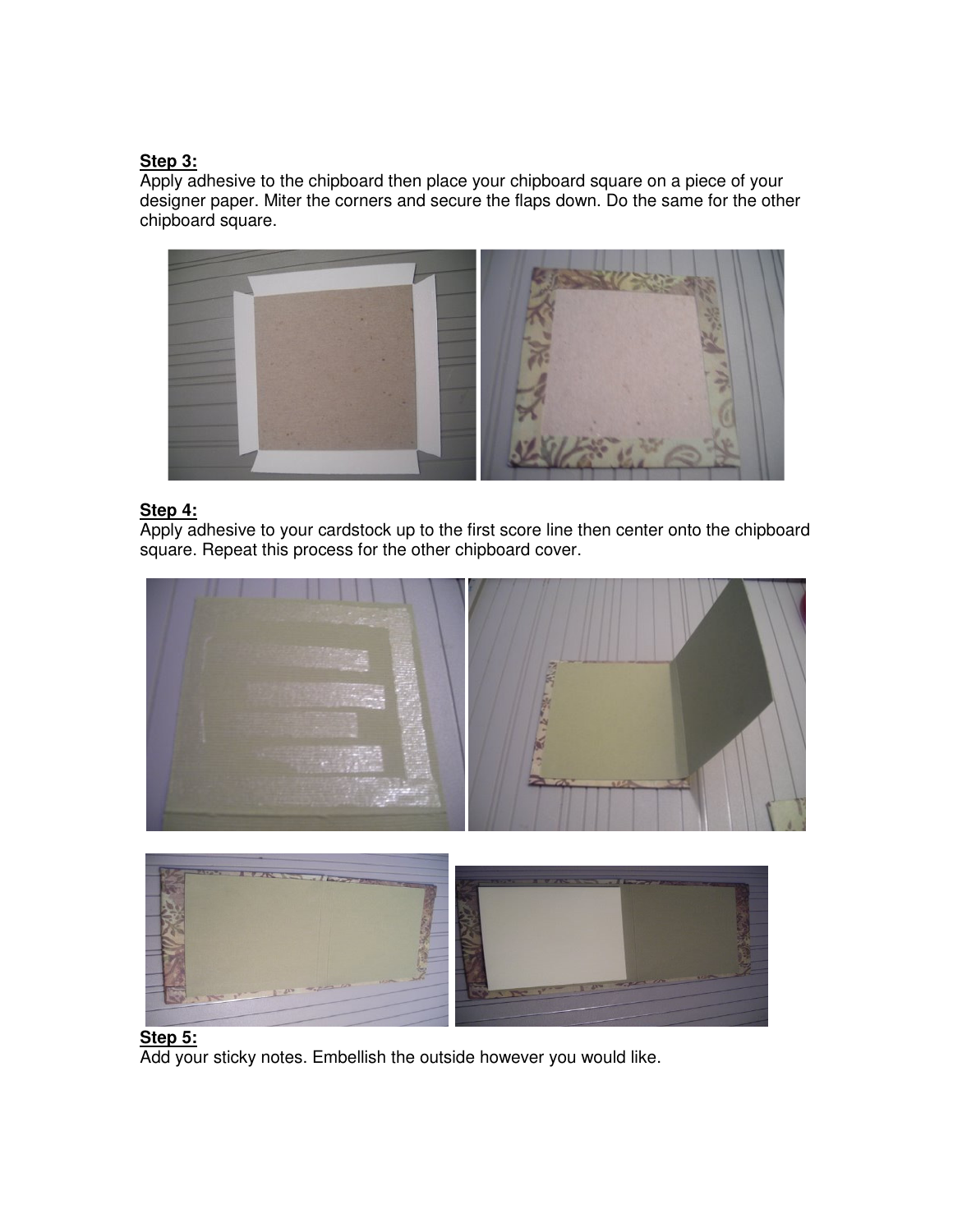# **Gift Box**

**Step 1:**

Place your cardstock lengthwise in the Scor-Pal at the 3/8" mark and score at 1 inch.





# **Step 2:**

Now move your cardstock back over to the left fence and begin scoring at 4¼", 5½" and 9".

# **Step 3:**

Turn your cardstock 90° and score at 3" then fold the score lines.

# **Step 4:**

Cut your cardstock along the bottom as shown in the photo.

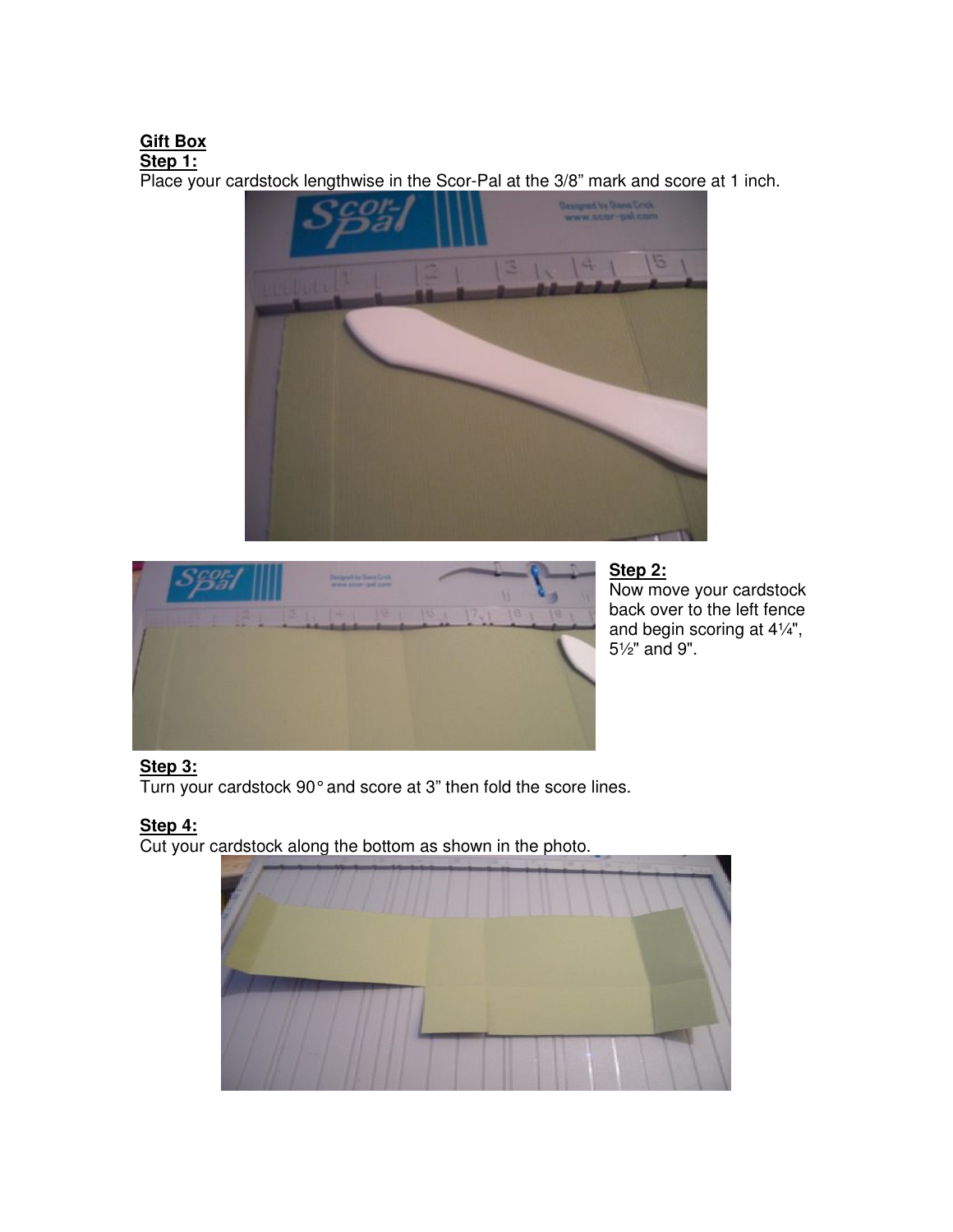## **Step 5:**

Turn your cardstock over. Apply adhesive to the narrow strip on the far right. Use Scor-Tape to hold it really well. Also apply adhesive to the two flaps. (See picture for placement.)



#### **Step 6:**

Assemble box. Fold flaps in and then lift the bottom piece up to secure.



## **Step 7:**

You can add a ribbon handle if you want. Embellish however you'd like.